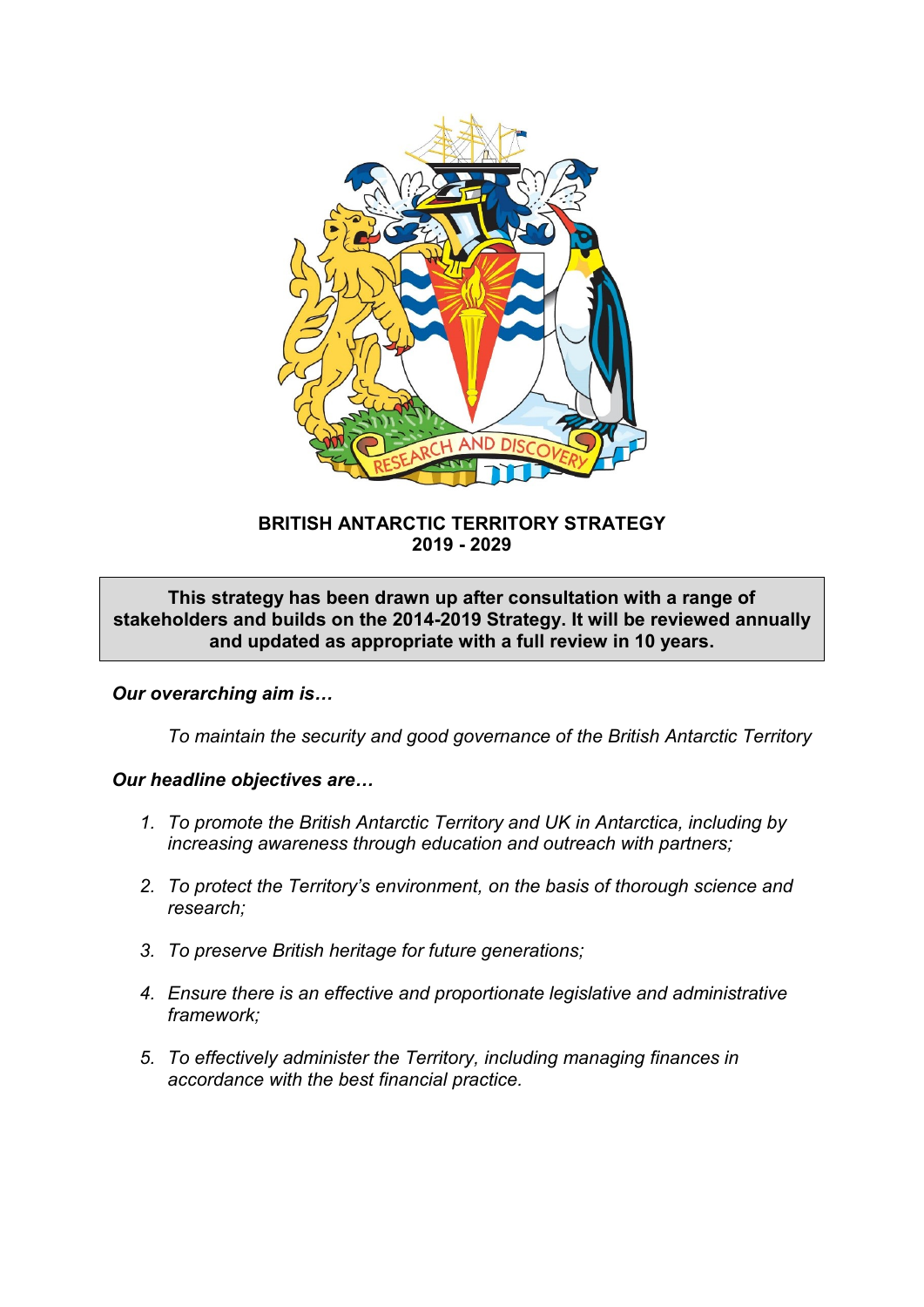# *Supporting the objectives*

Central to this strategy is the core objective of ensuring the security and good governance of the British Antarctic Territory (BAT), consistent with the UK's objective for all UK Overseas Territories. This includes the protection of UK sovereign interests in Antarctica. It is written with full respect to Article IV of the Antarctic Treaty. The preservation and maintenance of the Antarctic Treaty remains the core objective of the UK's strategy in Antarctica.

The Government of the BAT will work in partnership with relevant stakeholders in the UK's Antarctic community to help deliver these objectives. This 10-year strategy will be reviewed annually and updated as appropriate in consultation with BAT stakeholders.

The Territory will commission and support projects that are undertaken in partnership with key stakeholders, usually only when no other appropriate funding sources are available, and be subject to the amount of income generated by the Territory in any given year. Projects must support at least one headline objective.

# *1. To promote the British Antarctic Territory and UK in Antarctica, including by increasing awareness through education and outreach with partners; we will…*

1.1 maintain and strengthen partnerships with key stakeholders and their communications teams to ensure key messages are delivered and consistent.

1.2 use important anniversaries and events to deliver key messages.

1.3 support projects that help to raise awareness of BAT and Antarctica within the UK and beyond.

1.4 operate a dedicated BAT website providing information and news for those with an interest in the Territory, sharing news of stakeholder activity where appropriate.

1.5 operate a BAT Twitter account, providing regular highlights of both our work and that of key partners.

1.6 make use of the Territory's stamps and coins to highlight events and areas of interest for which the audience can be informed of wider issues affecting or relating to Antarctica.

#### *2. To protect the Territory's environment, on the basis of thorough science and research, we will…*

2.1 provide support to the British Antarctic Survey (BAS), the UK's National Antarctic Programme, in their efforts to conduct world-class Antarctic science and support the UK's wider Antarctic science community.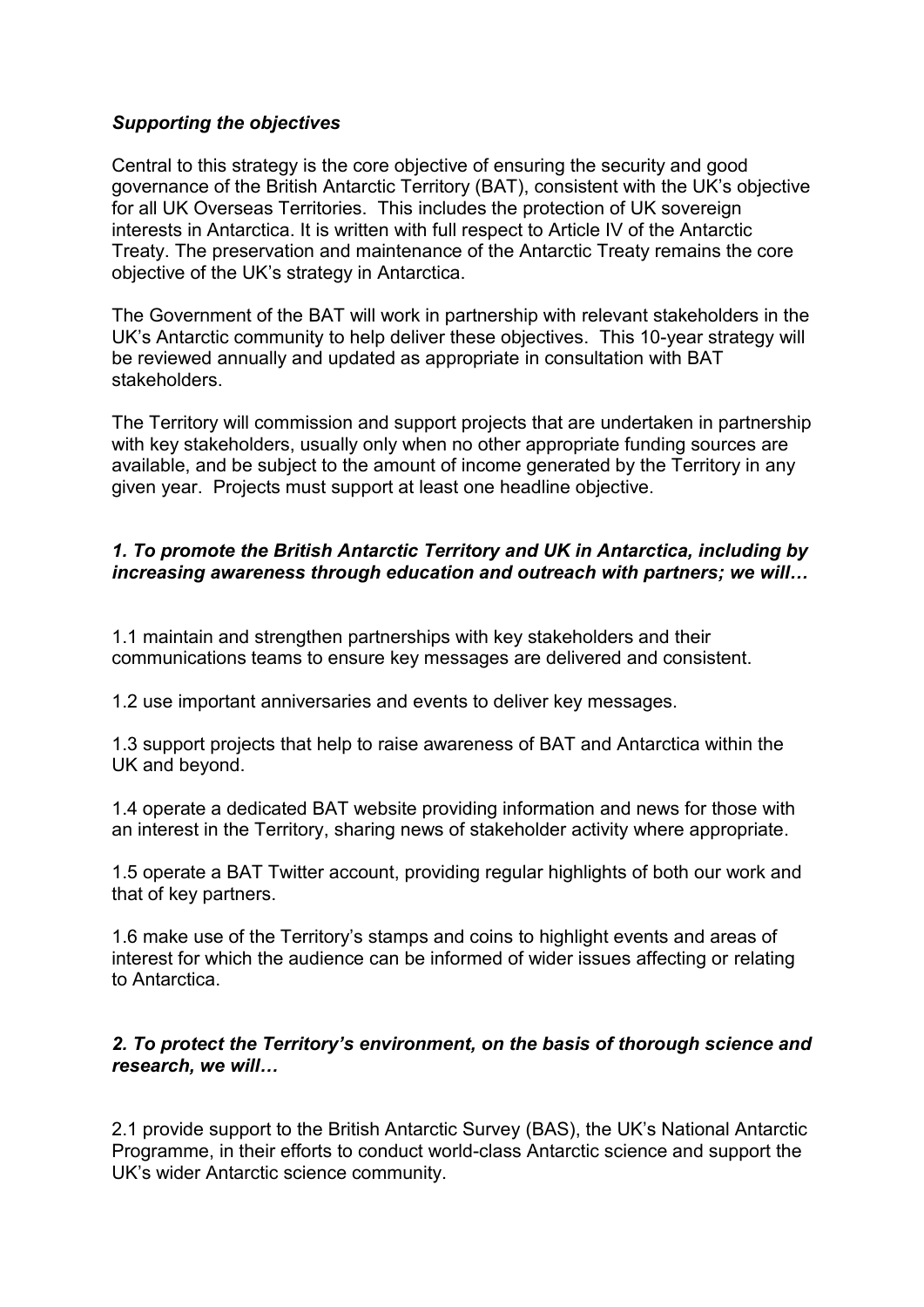2.2 work with and support the Joint Nature Conservation Committee (JNCC) to ensure BAT's responsibilities to the Agreement on the Conservation of Albatrosses and Petrels (ACAP) are met.

2.3 support projects which provide research or support environmental protection issues for BAT, including efforts to assess the impacts of climate change.

2.4 support efforts to protect and study the marine environment around BAT.

2.5 encourage activity, funded by the UK Government or through philanthropic means, which increases understanding of BATs environment and assists in its protection.

## *3. To preserve British heritage for future generations;* **we will…**

3.1 work to ensure the BAT's Heritage Strategy, for both terrestrial and marine heritage, is implemented.

3.2 work closely with the UK Antarctic Heritage Trust (UKAHT) and BAS to ensure current and historic bases and sites are well managed, through regular engagement and a formal Historic Bases Working Group.

3.3 provide support to projects related to British Antarctic heritage or heritage in the BAT, including supporting projects relating to education and outreach on the history and heritage of UK involvement in Antarctica.

3.4 support the ongoing maintenance of BAT records within the Scott Polar Research Institute's (SPRI) library.

3.5 working with BAS, UKAHT, SPRI, and/or the Royal Geographical Society as appropriate on historical areas of interests such as exhibitions, documentaries and support for UK education resources.

## *4. Ensure there is an effective and proportionate legislative and administrative framework, through…*

4.1 ensuring key Administration roles such as Commissioner, Deputy Commissioner, Administrator and Attorney General are filled and meeting their responsibilities.

4.2. Close co-operation with BAS, ensuring BAT Magistrates receive necessary support and guidance in which to undertake their duties.

4.3 Regular review of all the BAT Ordinances, working with the BAT Attorney General to ensure legislation is up-to-date and in line with best practice.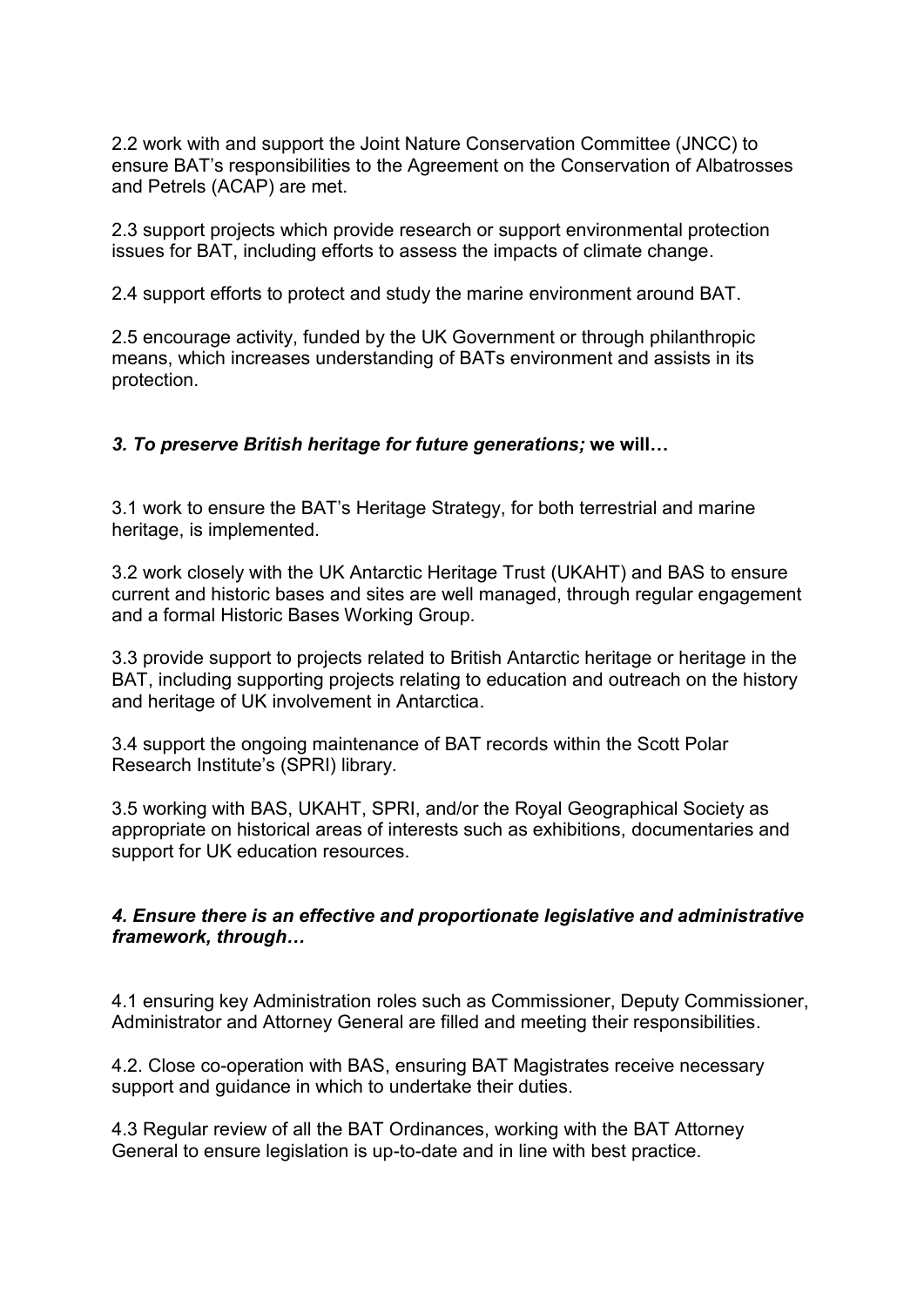4.4 Introduce new legislation when a policy need is identified.

4.5 ensure that we take account of the impacts of climate change on the Territory when making policy decisions about its governance.

## *5. To effectively administer the Territory, including managing finances in accordance with the best financial practice, we will…*

5.1 maintain an efficient and effective philatelic service, which additionally provides revenue for re-investment in the Territory.

5.2 maintain a BAT legal tender for use in the Territory and for sale to collectors.

5.3 comply with our internal principles of budget management, including maintaining a suitable level of capital reserve to respond to unforeseen or emergency situations.

5.4 ensure suitable oversight of spending, including an annual audit of BAT accounts using a reputable third party auditor; quarterly reviews of BAT finances, with sign off by the Commissioner required at the mid-year and end of year points; and ensure a minimum of 3-person spend approval to minimise any risk of fraud.

5.5 continue to explore new ways of increasing revenue and financial sustainability for the Territory.